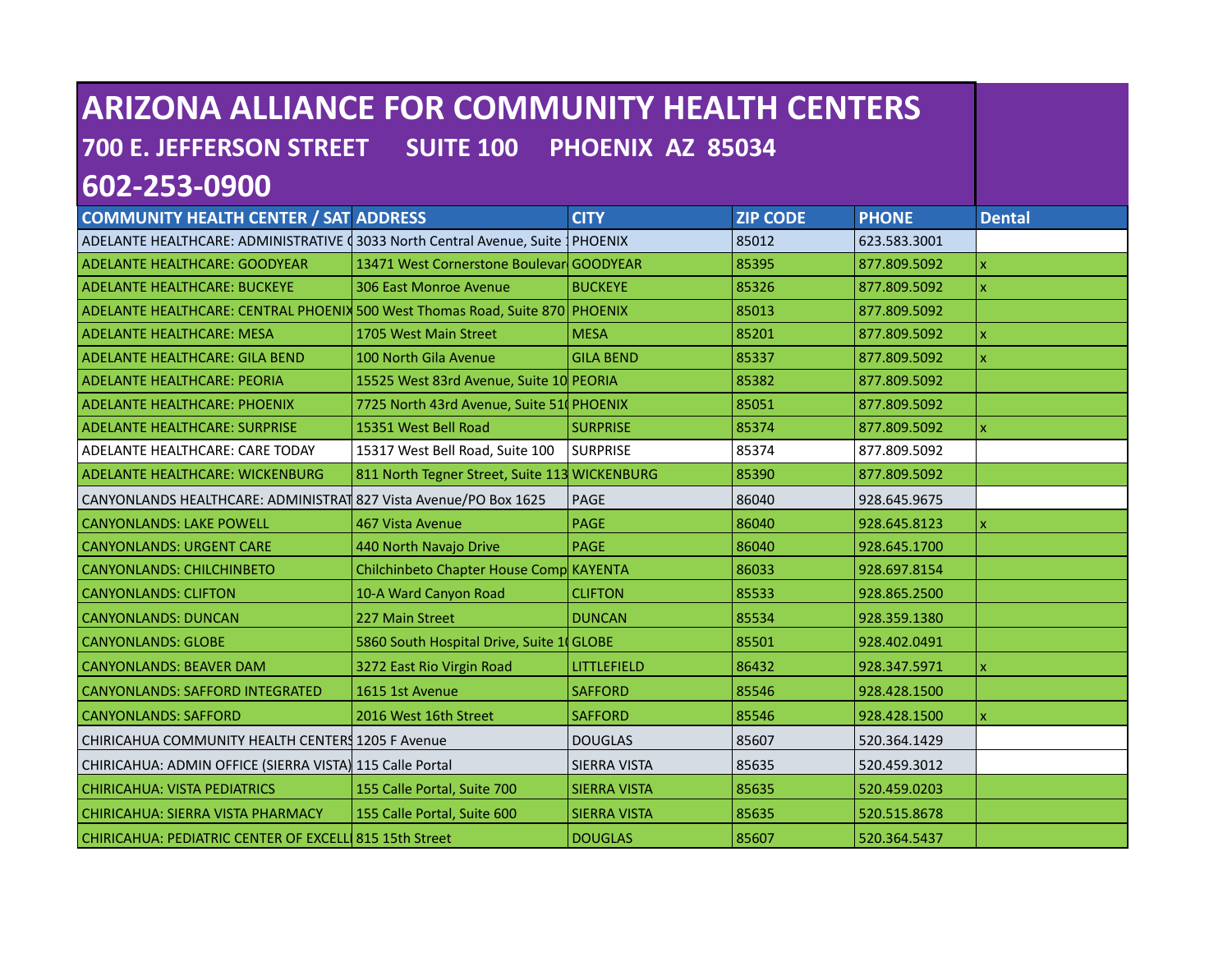|                                                                        |                                          |                        |       | 520.586.4040,   |                         |
|------------------------------------------------------------------------|------------------------------------------|------------------------|-------|-----------------|-------------------------|
| <b>CHIRICAHUA: BENSON FAMILY HEALTH CENT 335 South Ocotillo Avenue</b> |                                          | <b>BENSON</b>          | 85602 | RX 520.586.4699 |                         |
| CHIRICAHUA: SIERRA VISTA ADULT CLINIC                                  | 155 Calle Portal, Suite 300              | SIERRA VISTA           | 85635 | 520.459.3011    |                         |
| <b>CHIRICAHUA: EARLY CHILDHOOD CENTER OF 1151 16th Street</b>          |                                          | <b>DOUGLAS</b>         | 85607 | 520.364.5437    |                         |
| <b>CHIRICAHUA: BISBEE CLINIC</b>                                       | 108 Arizona Street                       | <b>BISBEE</b>          | 85603 | 520.459.3011    |                         |
| <b>CHIRICAHUA: BISBEE PHARMACY</b>                                     | <b>307 Arizona Street</b>                | <b>BISBEE</b>          | 85603 | 520.432.4660    | X                       |
| CHIRICAHUA: CLIFF WHETTEN CLINIC                                       | 10566 North Highway 191                  | <b>ELFRIDA</b>         | 85610 | 520.642.2222    | X                       |
| CHIRICAHUA: SIERRA VISTA DENTAL CLINIC                                 | 115 Calle Portal                         | <b>SIERRA VISTA</b>    | 85635 | 520.459.3011    | $\mathbf{x}$            |
| <b>CHIRICAHUA: SEABHS Clinic</b>                                       | 4755 Campus Drive                        | <b>SIERRA VISTA</b>    | 85635 | 520.459.3011    |                         |
| <b>CHIRICAHUA: DOUGLAS PHARMACY</b>                                    | 1111 F Avenue                            | <b>DOUGLAS</b>         | 85607 | 520.364.6860    | x                       |
| <b>CHIRICAHUA: MOBILE MEDICAL UNIT</b>                                 | 1140 West Fremont Street                 | <b>WILLCOX</b>         | 85643 | 520.642.2222    | X                       |
| CHIRICAHUA: JENNIFER "GINGER" RYAN CLIN 1100 F Avenue                  |                                          | <b>DOUGLAS</b>         | 85607 | 520.364.3285    | $\mathsf X$             |
| <b>CIRCLE THE CITY: ADMIN</b>                                          | 300 West Clarendon Avenue, Suite PHOENIX |                        | 85013 | 623.900.2203    |                         |
| CIRCLE THE CITY: DOWNTOWN FAMILY HEAL 220 South 12th Avenue            |                                          | <b>PHOENIX</b>         | 85007 | 602.776.9000    | X                       |
| CIRCLE THE CITY: DOWNTOWN MEDICAL RE 210 South 12th Avenue             |                                          | <b>PHOENIX</b>         | 85007 | 602.776.9000    | X                       |
| CIRCLE THE CITY: AFTER HOURS CLINIC (CAS) 230 South 12th Avenue        |                                          | <b>PHOENIX</b>         | 85007 | 602.776.9000    | X                       |
| CIRCLE THE CITY: AFTER HOURS CLINIC (LDR 1125 West Jackson Street      |                                          | <b>PHOENIX</b>         | 85007 | 602.776.9000    | Χ                       |
| CIRCLE THE CITY: FAMILY HEALTH CENTER, U 3333 East Van Buren Street    |                                          | <b>PHOENIX</b>         | 85008 | 602.776.9000    | X                       |
| CIRCLE THE CITY: MIDTOWN MEDICAL RESPI 333 West Indian School Road     |                                          | <b>PHOENIX</b>         | 85013 | 602.776.9000    | Χ                       |
| CIRCLE THE CITY: PARSONS FAMILY HEALTH 03522 North 3rd Avenue          |                                          | <b>PHOENIX</b>         | 85013 | 602.776.9000    | $\pmb{\mathsf{X}}$      |
| CIRCLE THE CITY: INTERMITTENT STREET BA13522 North 3rd Avenue          |                                          | <b>PHOENIX</b>         | 85013 | 602.776.9000    | X                       |
| CIRCLE THE CITY: MOBILE MEDICAL UNITS (NEV / NV/ WV / CV*              |                                          | <b>PHOENIX</b>         | 85013 | 602.776.9000    | $\overline{\mathsf{x}}$ |
| <b>COMMUNITY HEALTH CENTER OF YAVAPAI: 4 1090 Commerce Drive</b>       |                                          | <b>PRESCOTT</b>        | 86305 | 928.583.1000    |                         |
| <b>COMMUNITY HEALTH CENTER OF YAVAPAI: (51 Brian Mickelson Parkway</b> |                                          | <b>COTTONWOOD</b>      | 86326 | 928.639.8132    | x                       |
| <b>COMMUNITY HEALTH CENTER OF YAVAPAI: 1 3212 North Windsong Drive</b> |                                          | <b>PRESCOTT VALLEY</b> | 86314 | 928.583.1000    | X                       |
| <b>CREEK VALLEY: ADMIN ONLY</b>                                        | 1065 North Hildale Street                | <b>HILDALE</b>         | 84784 | 432.900.1004    |                         |
| <b>CREEK VALLEY CLINIC</b>                                             | 20 South Colvin Street                   | <b>COLORADO CITY</b>   | 86021 | 435.900.1104    | $\mathbf{x}$            |
| DESERT SENITA COMMUNITY HEALTH CENTE 410 North Malacate Street         |                                          | <b>AJO</b>             | 85321 | 520.387.5651    |                         |
| DESERT SENITA: ARIZONA CITY                                            | 13060 South Sunland Gin                  | <b>ARIZONA CITY</b>    | 85123 | 520.466.5774    |                         |
| <b>DESERT SENITA: DENTAL CENTER</b>                                    | 410 North Malacate Street, Buildin AJO   |                        | 85321 | 520.387.5651    | $\mathsf{x}$            |
| EL RIO COMMUNITY HEALTH CENTER: ADMI 450 West Paseo Redondo            |                                          | <b>TUCSON</b>          | 85701 | 520.670.3909    |                         |
| El RIO: ST. ELIZABETH'S HEALTH CENTER                                  | 140 West Speedway, Suite 100             | <b>TUCSON</b>          | 85705 | 520.628.7871    | $\mathbf{x}$            |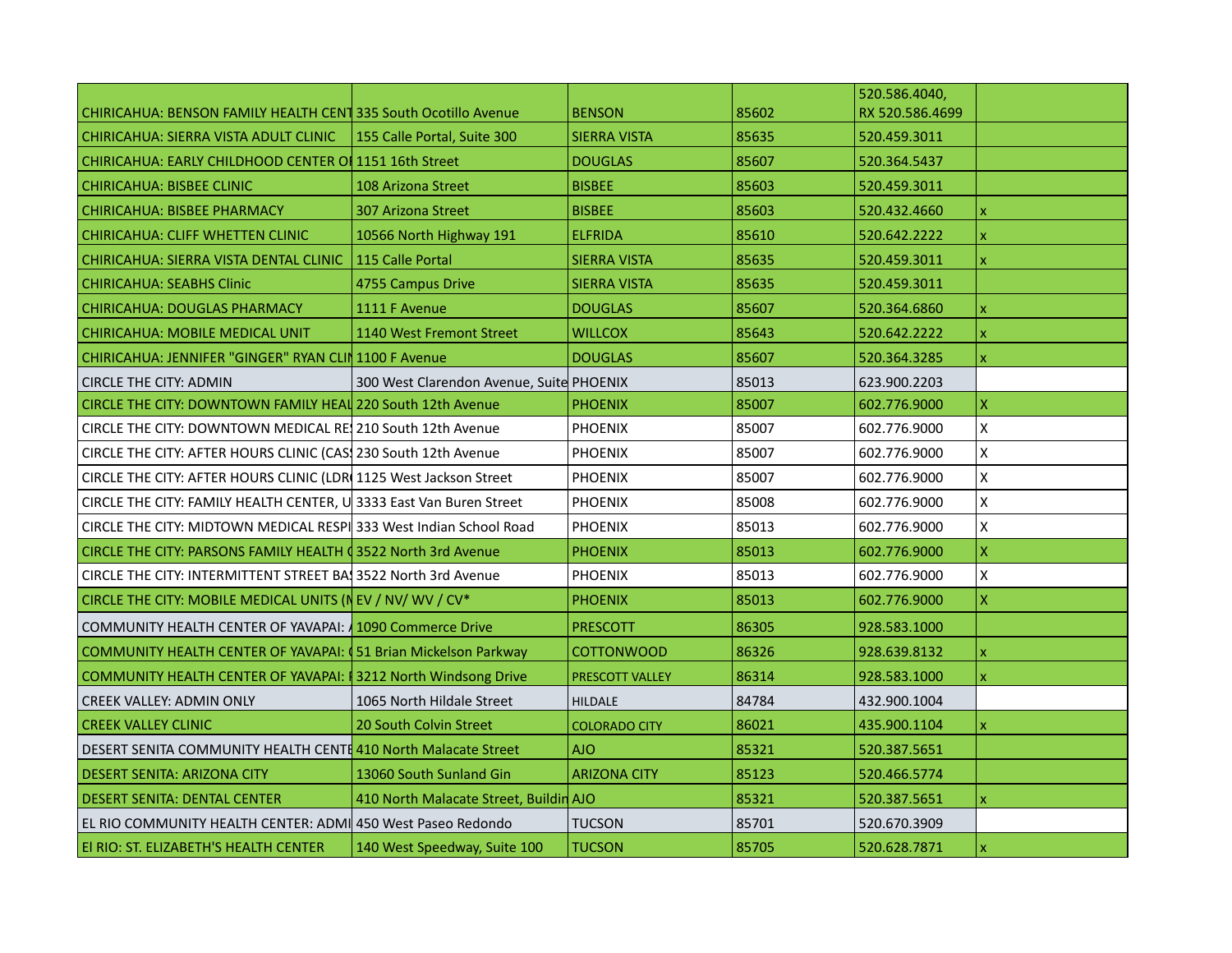| EL RIO: EL PUEBLO HEALTH CENTER                                               | 101 West Irvington Road, Building   TUCSON     |                        | 85714 | 520.670.3909 |                         |
|-------------------------------------------------------------------------------|------------------------------------------------|------------------------|-------|--------------|-------------------------|
| EL RIO: CHERRYBELL HEALTH CENTER                                              | 1230 South Cherrybell Stravenue                | <b>TUCSON</b>          | 85713 | 520.670.3909 | X                       |
| EL RIO: NORTHWEST HEALTH CENTER                                               | 320/340 West Prince Road                       | <b>TUCSON</b>          | 85705 | 520.670.3909 | X                       |
| EL RIO: OB/GYN ASSOCIATES                                                     | 225 West Irvington Road                        | <b>TUCSON</b>          | 85714 | 520.670.3909 |                         |
| EL RIO: SOUTHEAST HEALTH CENTER                                               | 6950 East Golf Links                           | <b>TUCSON</b>          | 85730 | 520.670.3909 |                         |
| <b>EL RIO: SOUTHWEST HEALTH CENTER</b>                                        | 1500 West Commerce Court                       | <b>TUCSON</b>          | 85746 | 520.670.3909 | $\overline{\mathsf{x}}$ |
| EL RIO: CONGRESS HEALTH CENTER                                                | 839 West Congress Street                       | <b>TUCSON</b>          | 85745 | 520.670.3909 | $\mathsf{x}$            |
| <b>EL RIO: HEALTHON BROADWAY</b>                                              | 1 West Broadway                                | <b>TUCSON</b>          | 85701 | 520.670.3909 |                         |
| El RIO: HEALTHON UNIVERSITY                                                   | 434 East University Boulevard, Suit TUCSON     |                        | 85705 | 520.670.3909 |                         |
| EL RIO: PASCUA YAQUI HEALTH CENTER                                            | 7490 South Camino de Oeste                     | <b>TUCSON</b>          | 85746 | 520.670.3909 |                         |
| HORIZON HEALTH AND WELLNESS                                                   | 625 North Plaza Drive                          | <b>APACHE JUNCTION</b> | 85120 | 480.983.0065 |                         |
| <b>HORIZON HEALTH AND WELLNESS</b>                                            | 115 West 2nd Street                            | <b>CASA GRANDE</b>     | 85122 | 480.983.0065 |                         |
| <b>HORIZON HEALTH AND WELLNESS</b>                                            | 450 West Adamsville Road                       | <b>FLORENCE</b>        | 85132 | 480.983.0065 |                         |
| <b>HORIZON HEALTH AND WELLNESS</b>                                            | 980 East Mount Lemmon Road                     | <b>ORACLE</b>          | 85623 | 480.983.0065 |                         |
| <b>HORIZON HEALTH AND WELLNESS</b>                                            | 22713 South Ellsworth Road, Bldg   QUEEN CREEK |                        | 85142 | 480.983.0065 |                         |
| MHC HEALTHCARE: ADMINISTRATIVE OFFICI 13395 North Marana Main Street   MARANA |                                                |                        | 85653 | 520.682.4111 |                         |
| MHC: COUNSELING AND WELLNESS CENTER 13395 North Marana Main Street, MARANA    |                                                |                        | 85653 | 520.682.1091 |                         |
| MHC: CLINICA DEL ALMA HEALTH CENTER                                           | 3690 South Park Avenue, Suite 805 TUCSON       |                        | 85713 | 520.616.6760 | $\mathbf{x}$            |
| MHC: DOVE MOUNTAIN HEALTH CENTER & 15224 West Dove Centre Road, Suit MARANA   |                                                |                        | 85658 | 520.616.1445 |                         |
| MHC: EAST SIDE HEALTH CENTER                                                  | 8181 East Irvington Road                       | <b>TUCSON</b>          | 85730 | 520.574.1551 |                         |
| MHC: ELLIE TOWNE HEALTH CENTER                                                | 1670 West Ruthrauff Road                       | <b>TUCSON</b>          | 85705 | 520.616.6797 | x                       |
| MHC: FLOWING WELLS FAMILY HEALTH CEN 1323 West Prince Road                    |                                                | <b>TUCSON</b>          | 85705 | 520.887.0800 |                         |
| MHC: FREEDOM PARK HEALTH CENTER                                               | 5000 East 29th Street                          | <b>TUCSON</b>          | 85711 | 520.790.8500 |                         |
| <b>MHC: KEELING HEALTH CENTER</b>                                             | 435 East Glenn Road                            | <b>TUCSON</b>          | 85705 | 520.616.1560 |                         |
| MHC: INTEGRATED CARE                                                          | 2325 North Wyatt Drive                         | <b>TUCSON</b>          | 85712 | 520.616.1510 |                         |
| MHC: OBSTETRICS AND WOMEN'S HEALTH                                            | 2055 West Hospital Drive, Suite 11 TUCSON      |                        | 85704 | 520.797.0011 |                         |
| MHC: ORTIZ COMMUNITY HEALTH CENTER                                            | 12635 West Rudasill Road                       | <b>TUCSON</b>          | 85743 | 520.682.3777 |                         |
| MHC: PRIMARY CARE HEALTH CENTER                                               | 2355 North Wyatt Drive, Suite 101 TUCSON       |                        | 85712 | 520.616.4948 |                         |
| MHC: SANTA CATALINA HEALTH CENTER                                             | 16701 North Oracle Road, Suite 13 CATALINA     |                        | 85739 | 520.825.6763 |                         |
| MHC: ORO VALLEY PEDIATRICS                                                    | 1856 East Innovation Park Drive                | <b>ORO VALLEY</b>      | 85755 | 520.825.7111 |                         |
| MHC: WILMOT FAMILY HEALTH CENTER                                              | 899 North Wilmot Road, Building E TUCSON       |                        | 85711 | 520.290.1100 |                         |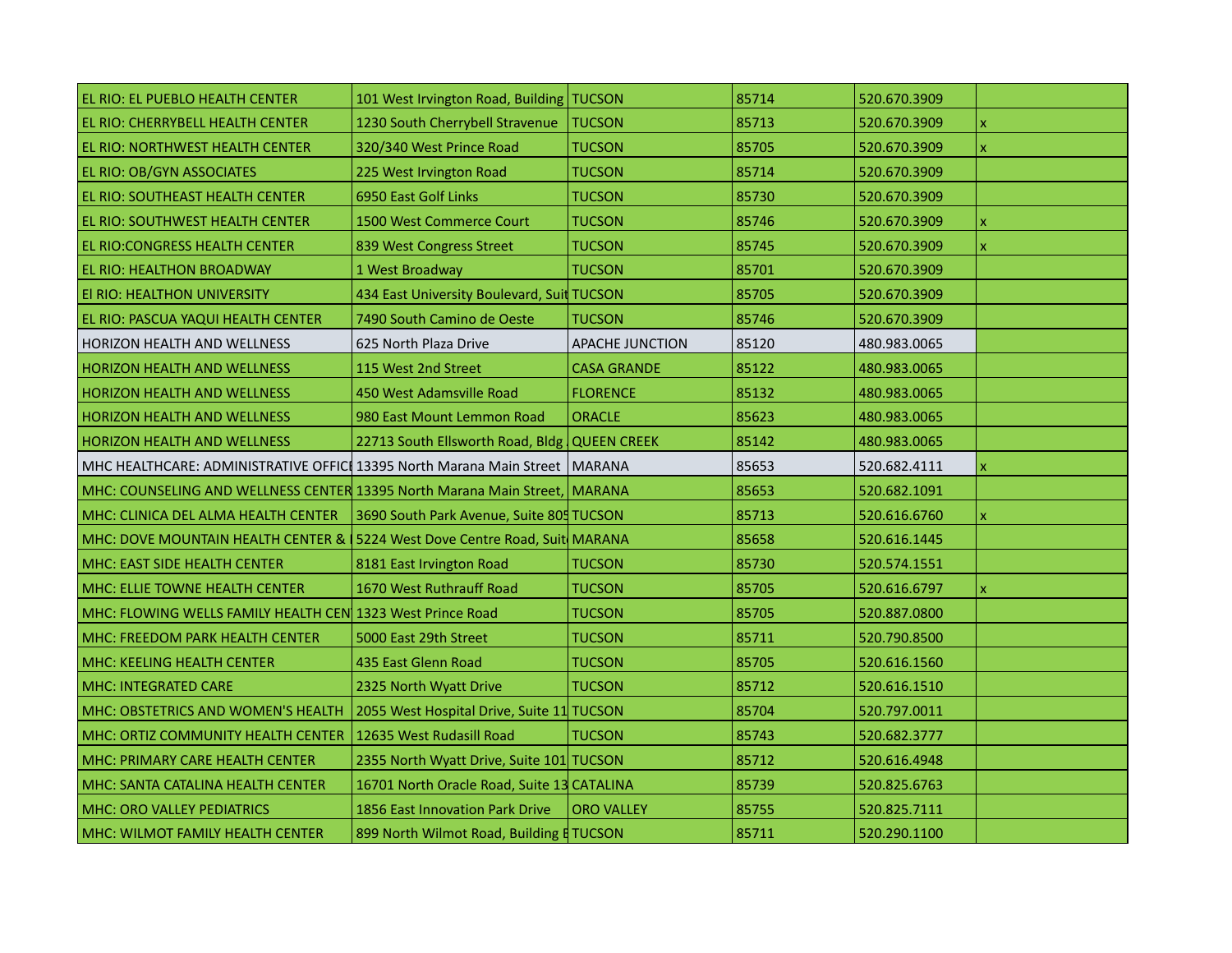| MARIPOSA COMMUNITY HEALTH CENTER A 825 North Grand Avenue, Suite 10 NOGALES         |                                       |                  | 85621 | 520.761.2128 |              |
|-------------------------------------------------------------------------------------|---------------------------------------|------------------|-------|--------------|--------------|
| MARIPOSA COMMUNITY HEALTH CENTER                                                    | 1852 North Mastick Way                | <b>NOGALES</b>   | 85621 | 520.281.1550 | x            |
| <b>MARIPOSA: FAMILY HEALTH CENTER</b>                                               | 101 Taylor Street                     | <b>PATAGONIA</b> | 85624 | 520.281.1550 |              |
| MARIPOSA: TUBAC REGIONAL HEALTH CENT 2239 East Frontage Road                        |                                       | <b>TUBAC</b>     | 85646 | 520.318.5510 |              |
| <b>MARIPOSA: RIO RICO</b>                                                           | 1103 Circulo Mercado                  | <b>RIO RICO</b>  | 85648 | 520.281.1550 | X            |
| MARIPOSA: NOGALES WEST                                                              | 1209 Target Range Road                | <b>NOGALES</b>   | 85621 | 520.287.4747 |              |
| Valleywise Health: ADMINISTRATIVE OFFICE 2601 East Roosevelt Street                 |                                       | <b>PHOENIX</b>   | 85008 | 602.344.5011 |              |
| Valleywise Community Health Center - Avon 950 East Van Buren Street                 |                                       | <b>AVONDALE</b>  | 85323 | 833.855.9973 | X            |
| Valleywise Community Health Center- Chan 811 South Hamilton Street                  |                                       | <b>CHANDLER</b>  | 85225 | 833.855.9973 | X            |
| Valleywise Comprehensive Health Center -   2525 East Roosevelt Street               |                                       | <b>PHOENIX</b>   | 85008 | 833.855.9973 | x            |
| Valleywise Community Health Center - El M 12428 West Thunderbird Road               |                                       | <b>EL MIRAGE</b> | 85335 | 833.855.9973 |              |
| Valleywise Community Health Center - Glen 5141 West La Mar Road                     |                                       | <b>GLENDALE</b>  | 85301 | 833.855.9973 |              |
| Valleywise Community Health Center - Guad 5825 East Calle Guadalupe                 |                                       | <b>GUADALUPE</b> | 85283 | 833.855.9973 |              |
| Valleywise Community Health Center- Mary 4011 North 51st Avenue                     |                                       | <b>PHOENIX</b>   | 85301 | 833.855.9973 |              |
| Valleywise Community Health Center - McD 1101 North Central Avenue, Suite   PHOENIX |                                       |                  | 85006 | 833.855.9973 | X            |
| Valleywise Community Health Center - Mes 59 South Hibbert                           |                                       | <b>MESA</b>      | 85210 | 833.855.9973 | x            |
| Valleywise Community Health Center - Nort 2025 West Northern Avenue                 |                                       | <b>PHOENIX</b>   | 85021 | 833.855.9973 |              |
| Valleywise Community Health Center - Sout 33 West Tamarisk Street                   |                                       | <b>PHOENIX</b>   | 85041 | 833.855.9973 |              |
| Valleywise Community Health Center - Sout 5650 South 35th Avenue                    |                                       | <b>PHOENIX</b>   | 85041 | 833.855.9973 |              |
| Valleywise Comprehensive Health Center - 8088 West Whitney Drive                    |                                       | <b>PEORIA</b>    | 85345 | 833.855.9973 | x            |
| MOUNTAIN PARK HEALTH CENTER: ADMINIS 3003 North Central Avenue, Suite   PHOENIX     |                                       |                  | 85012 | 602.323.3344 |              |
| MOUNTAIN PARK: CHRISTOWN YMCA (Pedid 5517 North 17th Avenue                         |                                       | <b>PHOENIX</b>   | 85015 | 602.243.7277 | $\mathbf{x}$ |
| MOUNTAIN PARK: MARC T. ATKINSON MIDD 4222 North 51st Avenue                         |                                       | <b>PHOENIX</b>   | 85031 | 602.243.7277 |              |
| <b>MOUNTAIN PARK: GATEWAY</b>                                                       | 3830 East Van Buren Street            | <b>PHOENIX</b>   | 85008 | 602.243.7277 |              |
| <b>MOUNTAIN PARK: BASELINE</b>                                                      | 635 East Baseline Road                | <b>PHOENIX</b>   | 85042 | 602.243.7277 | x            |
| <b>MOUNTAIN PARK: MARYVALE</b>                                                      | 6601 West Thomas Road                 | <b>PHOENIX</b>   | 85033 | 602.243.7277 | x            |
| <b>MOUNTAIN PARK: BASELINE 303</b>                                                  | 303 East Baseline Road                | <b>PHOENIX</b>   | 85042 | 602.243.7277 |              |
| <b>MOUNTAIN PARK: TEMPE</b>                                                         | 1840 West Broadway Road               | <b>TEMPE</b>     | 85282 | 602.243.7277 | x            |
| <b>MOUNTAIN PARK: GOODYEAR</b>                                                      | 140 North Litchfield Road             | <b>GOODYEAR</b>  | 85338 | 602.243.7277 | x            |
| NATIVE HEALTH: ADMINISTRATIVE OFFICE & 4041 North Central Avenue, Buildi PHOENIX    |                                       |                  | 85012 | 602.279.5262 | x            |
| NATIVE HEALTH: MESA                                                                 | 777 West Southern Avenue, Buildi MESA |                  | 85210 | 480.550.4048 |              |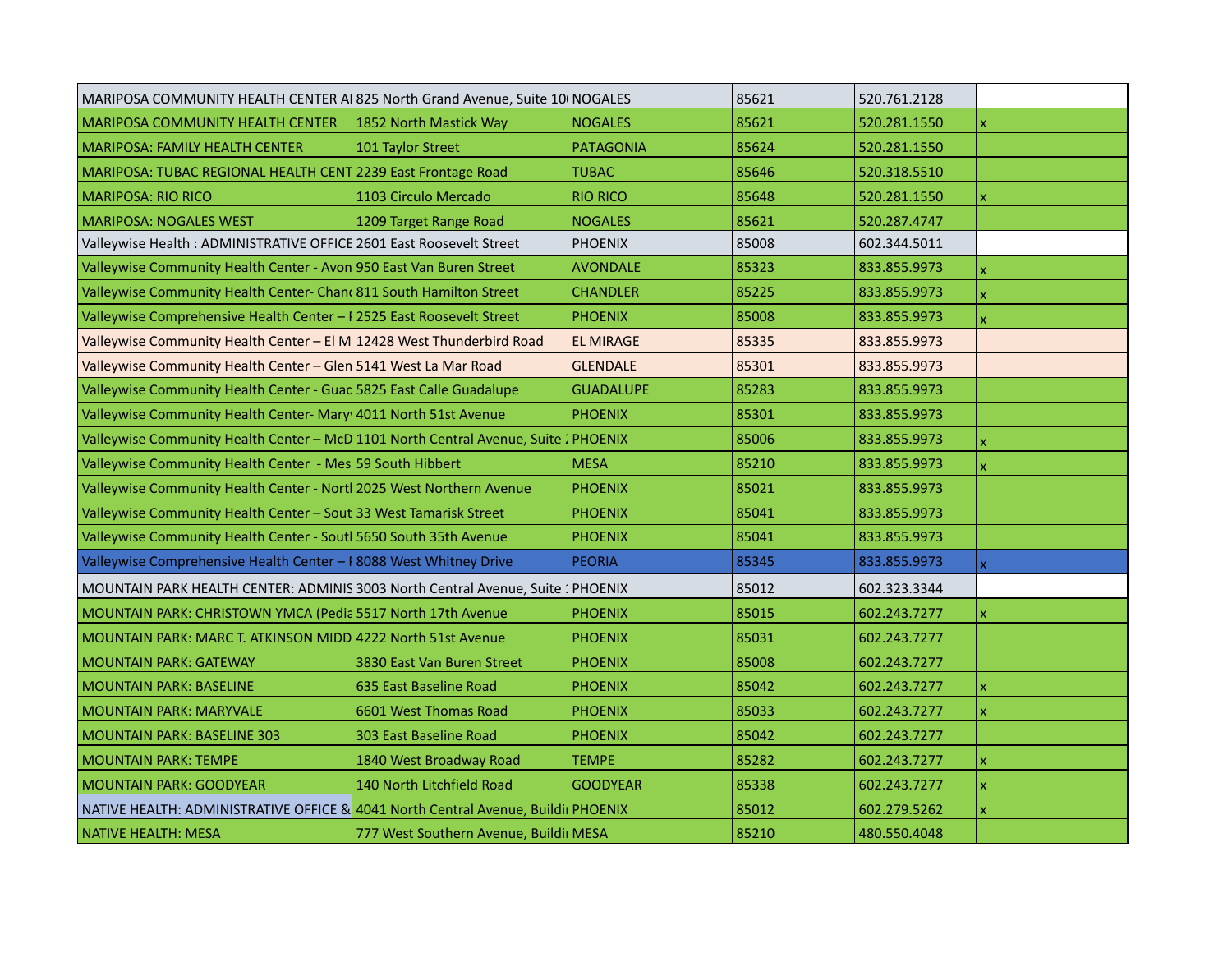| NHW COMMUNITY HEALTH CENTER                                                             | 2423 West Dunlap, Suite 140                   | <b>PHOENIX</b>          | 85021 | 602.279.5351                     | $\pmb{\mathsf{x}}$        |
|-----------------------------------------------------------------------------------------|-----------------------------------------------|-------------------------|-------|----------------------------------|---------------------------|
| NORTH COUNTRY HEALTHCARE: ADMINISTR 2920 North 4th Street                               |                                               | <b>FLAGSTAFF</b>        | 86004 | 928.522.9400                     | x                         |
| NORTH COUNTRY: BULLHEAD CITY                                                            | 2585 Miracle Mile, Suite 116                  | <b>BULLHEAD CITY</b>    | 86442 | 928.704.1221                     |                           |
| NORTH COUNTRY: FLAGSTAFF WEST                                                           | 1120 West University Avenue, Suit FLAGSTAFF   |                         | 86001 | 928.522.1300                     |                           |
| NORTH COUNTRY: GRAND CANYON (PARK)                                                      | 1 Clinic Road                                 | <b>GRAND CANYON</b>     | 86023 | 928.638.2551                     |                           |
| <b>NORTH COUNTRY: HOLBROOK</b>                                                          | 2109 Navajo Boulevard                         | <b>HOLBROOK</b>         | 86025 | 928.524.2851                     |                           |
| <b>NORTH COUNTRY: KINGMAN</b>                                                           | 1510 Stockton Hill Road                       | <b>KINGMAN</b>          | 86401 | 928.753.1177                     |                           |
| <b>NORTH COUNTRY: LAKE HAVASU</b>                                                       | 2090 North Smoketree Avenue                   | <b>LAKE HAVASU CITY</b> | 86403 | 928.854.1800                     |                           |
| <b>NORTH COUNTRY: PAYSON</b>                                                            | 126 East Main Street, Suite B                 | <b>PAYSON</b>           | 85541 | 928.468.8610                     |                           |
| <b>NORTH COUNTRY: ROUND VALLEY</b>                                                      | 488 South Mountain Avenue                     | <b>SPRINGERVILLE</b>    | 85938 | 928.333.0127                     |                           |
| <b>NORTH COUNTRY: SELIGMAN</b>                                                          | 22585 West Oak Street                         | <b>SELIGMAN</b>         | 86337 | 928.422.4017                     |                           |
| <b>NORTH COUNTRY: SHOW LOW</b>                                                          | 2650 E. Show Low Lake Road, Suite SHOW LOW    |                         | 85901 | 928.537.4300                     |                           |
| NORTH COUNTRY: WILLIAMS                                                                 | 301 South 7th Street                          | <b>WILLIAMS</b>         | 86046 | 928.635.4441                     | $\boldsymbol{\mathsf{x}}$ |
| <b>NORTH COUNTRY: WINSLOW</b>                                                           | 620 West Lee Street                           | <b>WINSLOW</b>          | 86047 | 928.289.2000                     | X                         |
| NEIGHBORHOOD OUTREACH ACCESS TO HE 7500 North Dreamy Draw Avenue, PHOENIX               |                                               |                         | 85020 | 480.882.4545                     |                           |
| NOAH: HEUSER PEDIATRIC DENTAL                                                           | 7301 East 2nd Street, Suite 300               | <b>SCOTTSDALE</b>       | 85251 | 480.882.4545                     | x                         |
| NOAH: COPPERWOOD HEALTH CENTER                                                          | 11851 North 51st Avenue, Suite B1 GLENDALE    |                         | 85304 | 480.882.4545                     |                           |
| NOAH: CHOLLA HEALTH CENTER                                                              | 11130 East Cholla Street, Building SCOTTSDALE |                         | 85259 | 480.882.4545                     | x                         |
| NOAH: DESERT MISSION COMMUNITY HEAL 9201 North 5th Street                               |                                               | <b>PHOENIX</b>          | 85020 | 480.882.4545                     | $\mathsf{x}$              |
| NOAH: MIDTOWN HEALTH CENTER                                                             | 4131 North 24th Street, Suite B101 PHOENIX    |                         | 85016 | 480.882.4545                     |                           |
| <b>NOAH: SIERRA HEALTH CENTER</b>                                                       | 6206 West Bell Road                           | <b>GLENDALE</b>         | 85308 | 480.882.4545                     |                           |
| NOAH: PALOMINO HEALTH CENTER                                                            | 16251 North Cave Creek Road                   | <b>PHOENIX</b>          | 85032 | 480.882.4545                     | $\mathsf{x}$              |
| NOAH: VENADO VALLEY HEALTH CENTER                                                       | 20440 North 27th Avenue                       | <b>PHOENIX</b>          | 85027 | 480.882.4545                     |                           |
| <b>NOAH: HEUSER FAMILY MEDICINE</b>                                                     | 7301 East 2nd Street, Suite 210               | <b>SCOTTSDALE</b>       | 85251 | 480.882.4545                     |                           |
| SUN LIFE FAMILY HEALTH CENTER: HEALTH C 865 North Arizola Road                          |                                               | <b>CASA GRANDE</b>      | 85122 | 520.836.3446; den x              |                           |
| SUN LIFE: APACHE JUNCTION FAMILY HEALT 2080 West Southern Avenue, Suite APACHE JUNCTION |                                               |                         | 85120 | 480.351.2850; CFW - 480.339.2856 |                           |
| SUN LIFE: COOLIDGE FAMILY CENTER                                                        | 1284 North Arizona Boulevard                  | <b>COOLIDGE</b>         | 85128 | 520.723.9131                     |                           |
| SUN LIFE: ELOY FAMILY HEALTH CENTER                                                     | 205 North Stuart Boulevard                    | <b>ELOY</b>             | 85131 | 520.466.7883                     |                           |
| SUN LIFE: CHANDLER FAMILY HEALTH CENTE 655 South Dobson Road, Suite 201 CHANDLER        |                                               |                         | 85224 | 480.307.9477                     |                           |
| SUN LIFE: FLORENCE FAMILY HEALTH CENTE 174 West Highway 287                             |                                               | <b>FLORENCE</b>         | 85132 | 520.868.5811                     |                           |
| SUN LIFE: CASA GRANDE CENTER FOR CHILD 1856 East Florence Boulevard                     |                                               | <b>CASA GRANDE</b>      | 85122 | 520.836.5036                     |                           |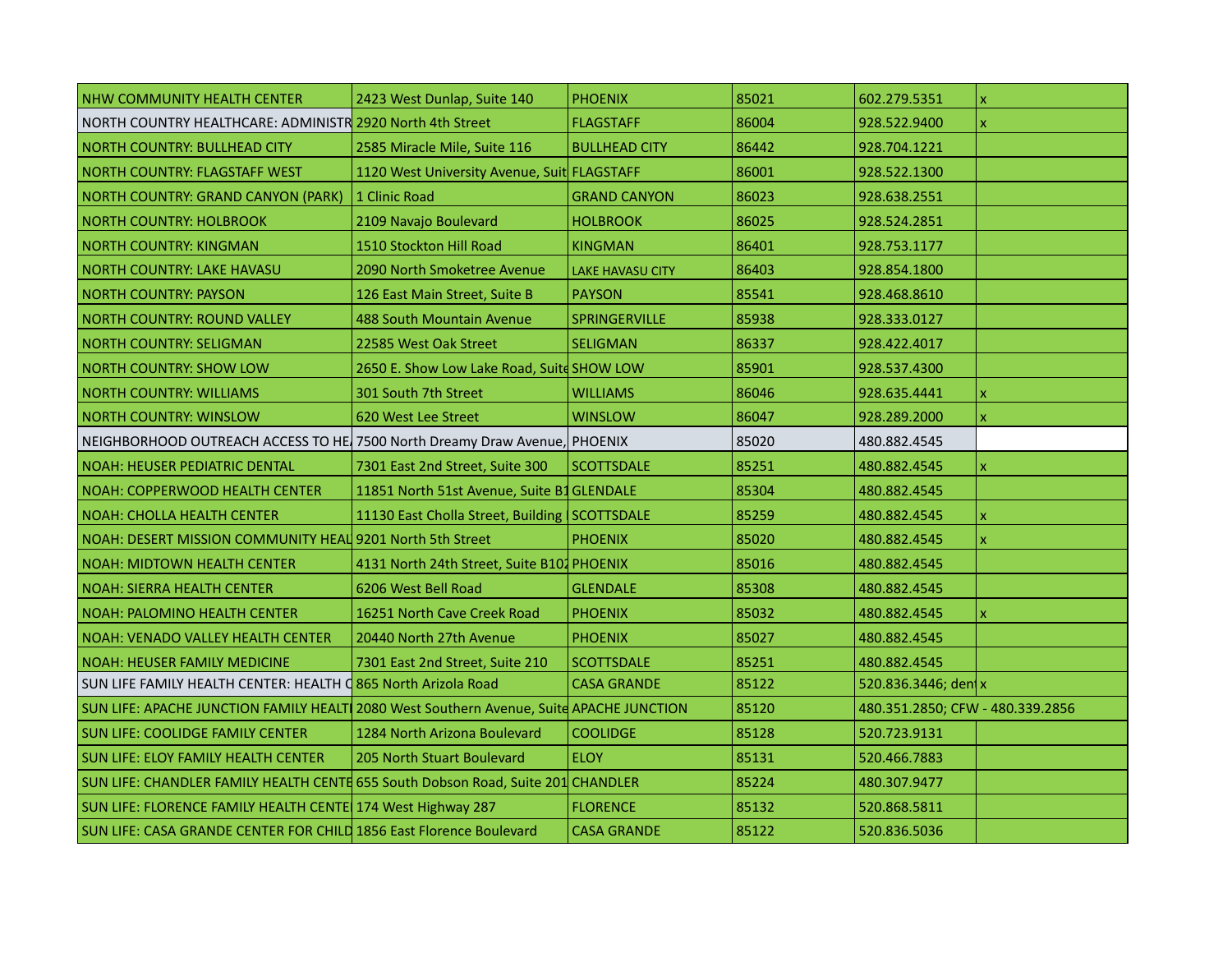| SUN LIFE: CASA GRANDE PEDIATRIC DENTIST 1864 East Florence Boulevard, Suit CASA GRANDE |                                                |                     | 85122 | 520.350.7560         | $\pmb{\mathsf{x}}$        |
|----------------------------------------------------------------------------------------|------------------------------------------------|---------------------|-------|----------------------|---------------------------|
| <b>SUN LIFE: MARICOPA FAMILY HEALTH CENTE 44572 West Bowlin Road</b>                   |                                                | <b>MARICOPA</b>     | 85139 | 520.568.2245         |                           |
| SUN LIFE: MARICOPA CENTER FOR WOMEN 44765 West Hathaway Road                           |                                                | <b>MARICOPA</b>     | 85139 | 520.788.6100         |                           |
| SUN LIFE: CASA GRANDE CENTER FOR WOM 1864 East Florence Boulevard, Suit CASA GRANDE    |                                                |                     | 85122 | 520.381.0380         |                           |
| SUN LIFE: ORACLE FAMILY HEALTH CENTER   1040 West American Way                         |                                                | <b>ORACLE</b>       | 85623 | 520.896.2092         |                           |
| SUN LIFE: SAN MANUEL FAMILY HEALTH CEN 23 McNab Parkway                                |                                                | <b>SAN MANUEL</b>   | 85631 | 520.385.2234         |                           |
| SUNSET HEALTH: MAIN YUMA & ADMIN OF 2060 West 24th Street                              |                                                | <b>YUMA</b>         | 85364 | 928.819.8999         |                           |
| <b>SUNSET HEALTH: NORTH YUMA</b>                                                       | 675 South Avenue B Building A                  | <b>YUMA</b>         | 85364 | 928.539.3140         |                           |
| <b>SUNSET HEALTH- NORTH YUMA</b>                                                       | 675 South Avenue B Building B                  | YUMA                | 85364 | 928-539-3140         | $\boldsymbol{\mathsf{x}}$ |
| <b>SUNSET HEALTH: SAN LUIS</b>                                                         | 815 East Cesar Chavez Boulevard                | SAN LUIS            | 85349 | 928.627.3822         |                           |
| <b>SUNSET HEALTH: SAN LUIS DENTAL</b>                                                  | 801 North 2nd Avenue                           | <b>SAN LUIS</b>     | 85349 | 928.627.8584         | $\overline{\mathsf{x}}$   |
| <b>SUNSET HEALTH: SOMERTON</b>                                                         | 115 North Somerton Avenue                      | <b>SOMERTON</b>     | 85350 | 928.627.2051         | $\boldsymbol{\mathsf{x}}$ |
| <b>SUNSET HEALTH: WELLTON</b>                                                          | 10425 Williams Street                          | <b>WELLTON</b>      | 85356 | 928.785.3256         | $\mathbf{x}$              |
| <b>SUNSET HEALTH - MEDICAL MOBILE UNIT</b>                                             | YUMA COUNTY & SURROUNDING AREAS                |                     |       | 928.785.8325         |                           |
| <b>SUNSET HEALTH - DENTAL MOBILE UNIT</b>                                              | YUMA COUNTY & SURROUNDING AREAS                |                     |       | 928.323.4532         | $\mathbf{x}$              |
| <b>TERROS: OLIVE HEALTH CENTER</b>                                                     | 6153 West Olive                                | <b>GLENDALE</b>     | 85302 | 602.685.6000         |                           |
| <b>TERROS: STAPLEY HEALTH CENTER</b>                                                   | 1111 South Stapley Drive                       | <b>MESA</b>         | 85204 | 602.685.6000         |                           |
| <b>TERROS: MCDOWELL HEALTH CENTER</b>                                                  | 4909 East McDowell Road                        | <b>PHOENIX</b>      | 85008 | 602.685.6000         |                           |
| <b>TERROS: 27th AVENUE HEALTH CENTER</b>                                               | 3864 North 27th Avenue                         | <b>PHOENIX</b>      | 85017 | 602.685.6000         |                           |
| TUBA CITY REGIONAL HEALTH CARE CORPOI 167 North Main Street                            |                                                | <b>TUBA CITY</b>    | 86045 | 928.283.2501         |                           |
| TUBA CITY: MOBILE HEALTH PROGRAM                                                       | Seven chapters w/in Western Nava TUBA CITY     |                     | 86045 | 928.283.2607         | $\mathsf{x}$              |
| UNITED COMMUNITY HEALTH CENTER: ADN 1260 South Campbell Road, Buildir GREEN VALLEY     |                                                |                     | 85614 | 520.407.5600         |                           |
| <b>UCHC at AMADO</b>                                                                   | 28720 South Nogales Highway                    | <b>AMADO</b>        | 85645 | 520.407.5510         |                           |
| <b>UCHC at ARIVACA</b>                                                                 | 17388 West 3rd Street                          | <b>ARIVACA</b>      | 85601 | 520.407.5500         |                           |
| <b>UCHC at LA POSADA</b>                                                               | 670 South Park Centre Avenue                   | <b>GREEN VALLEY</b> | 85614 | 520.648.8900         |                           |
| <b>UCHC at LA CANADA PEDIATRICS</b>                                                    | 18857 South La Canada Drive                    | <b>SAHUARITA</b>    | 85629 | 520.407.5800         |                           |
| UCHC at CONTINENTAL FAMILY MEDICAL<br><b>CENTER</b>                                    | 1260 South Campbell Road, Buildir GREEN VALLEY |                     | 85614 | 520.407.5900; den  x |                           |
| UCHC at SAHUARITA HEIGHTS                                                              | 2875 East Sahuarita Road                       | <b>SAHUARITA</b>    | 85629 | 520.576.5770         |                           |
| UCHC at FREEPORT MCMORAN COPPER & G 1260 South Campbell Road, Buildin GREEN VALLEY     |                                                |                     | 85614 | 520.407.5400         |                           |
| UCHC at SANTA CRUZ VALLEY REGIONAL HO 4475 South 1-19 Frontage Road, St GREEN VALLEY   |                                                |                     | 85614 | 520.407.5910         |                           |
| UCHC at OLD VAIL MIDDLE SCHOOL (not a so 13299 East Colossal Cave Road                 |                                                | <b>VAIL</b>         | 85641 | 520.762.5200         |                           |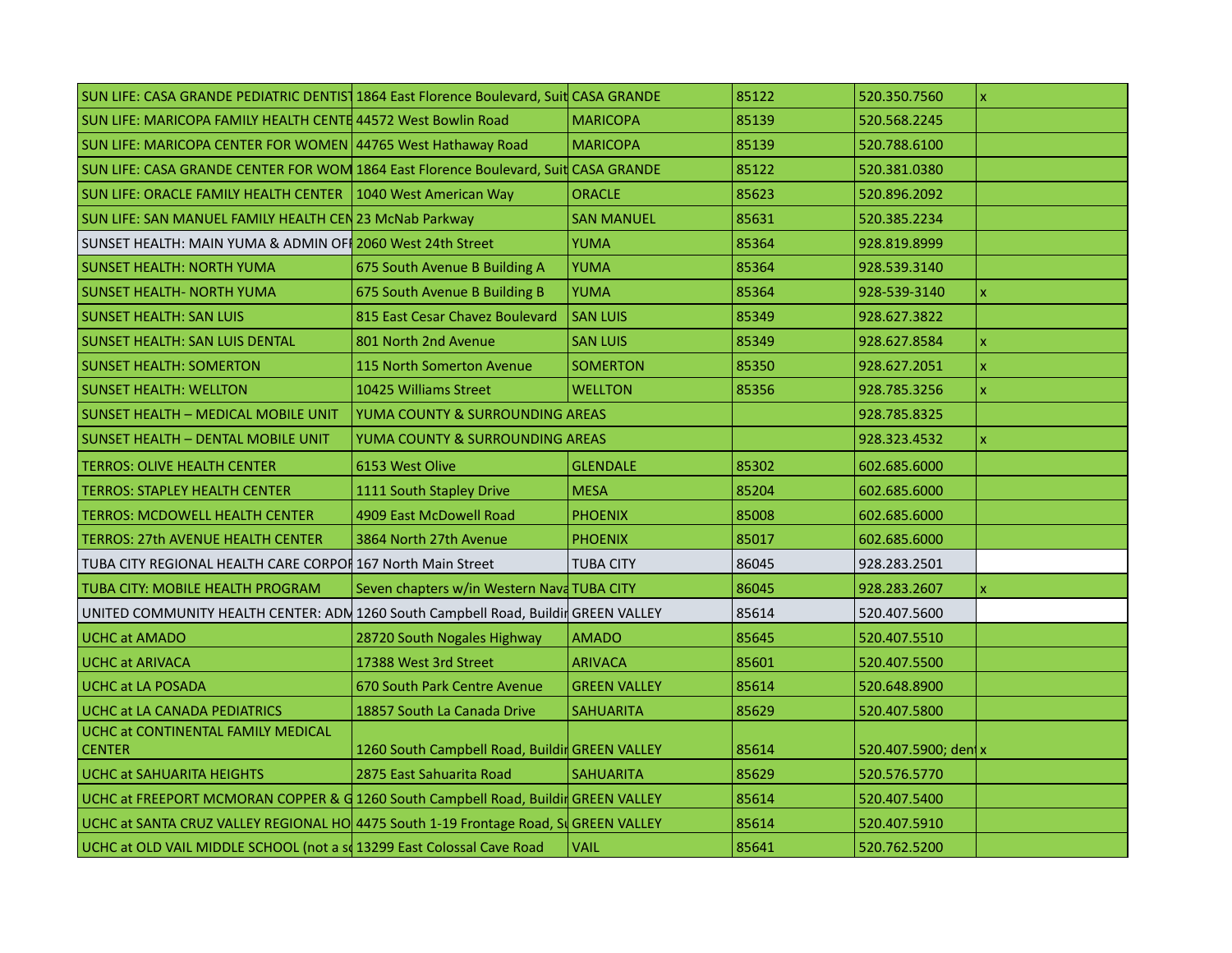| <b>UCHC at THREE POINTS</b>                                    | 15921 West Ajo Way                      | <b>TUCSON</b>  | 85735   | 520.407.5700 |  |
|----------------------------------------------------------------|-----------------------------------------|----------------|---------|--------------|--|
| VALLE DEL SOL: ADMINISTRATIVE OFFICE & (3807 North 7th Street) |                                         | <b>PHOENIX</b> | 85014 ا | 602.523.9312 |  |
| <b>VALLE DEL SOL: WEST PHOENIX</b>                             | 502 North 27th Avenue                   | <b>PHOENIX</b> | 85009   | 602.523.9312 |  |
| VALLE DEL SOL: MARYVALE                                        | 8410 West Thomas Road, Suite 11 PHOENIX |                | 85037   | 602.523.9312 |  |
| <b>VALLE DEL SOL: EAST VALLEY</b>                              | 334 West 10th Place, Suite 100          | <b>LMESA</b>   | 85201   | 602.523.9312 |  |
| VALLE DEL SOL: COFFELT-LAMOREAUX                               | l 1510 South 19th Drive                 | <b>PHOENIX</b> | 85009   | 602.523.9312 |  |
| <b>VALLE DEL SOL: SOUTH PHOENIX</b>                            | 1209 South 1st Avenue                   | <b>PHOENIX</b> | 85003   | 602.523.9312 |  |
| WESLEY COMMUNITY CENTER: ADMINISTRA 1300 South 10th Street     |                                         | l PHOENIX      | 85034   | 602.257.4323 |  |
| WESLEY GOLDEN GATE CENTER                                      | 1625 North 39th Avenue                  | <b>PHOENIX</b> | 85009   | 602.233.0017 |  |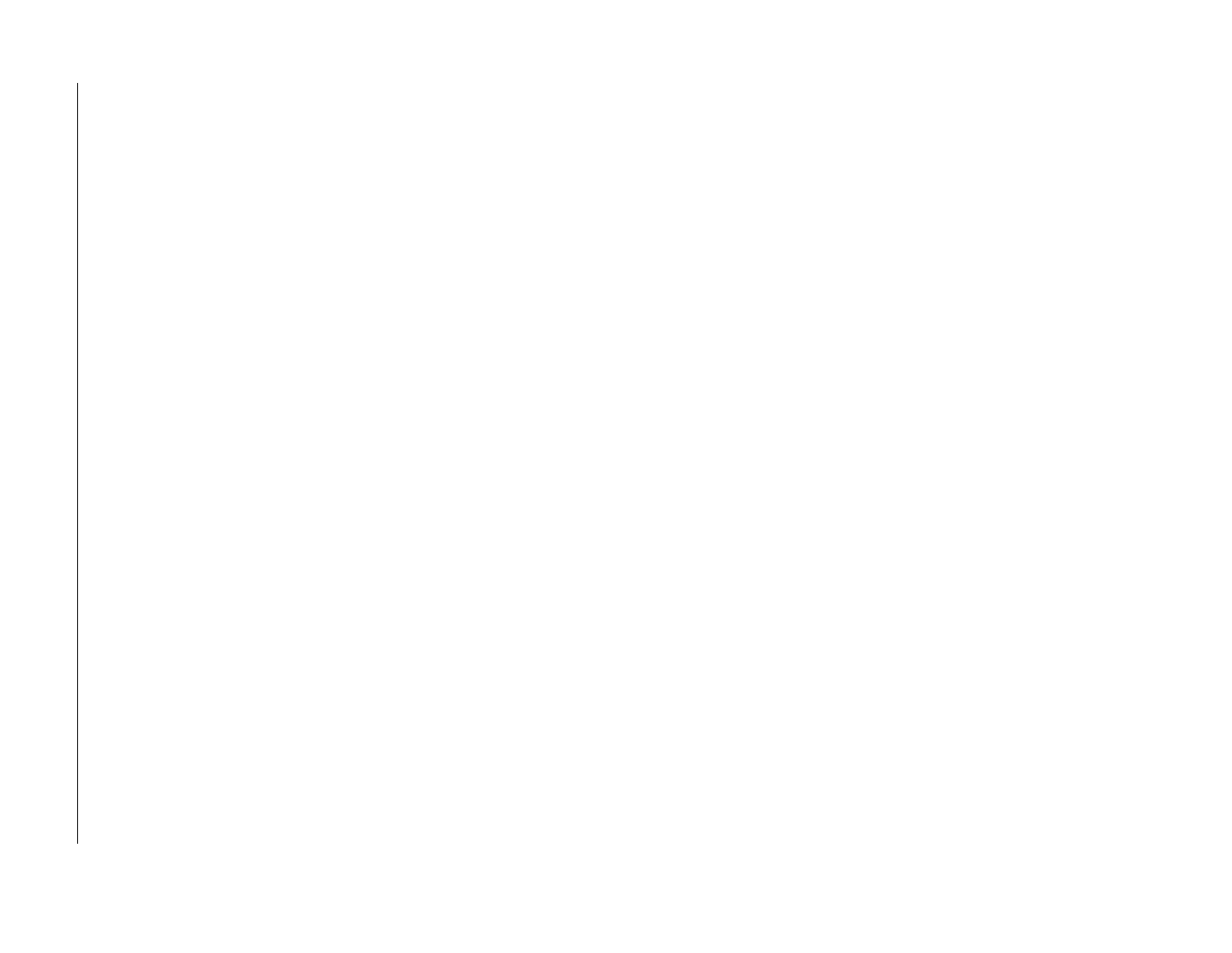opening December 2020

closing January 2021 closing January 2021

opening January 2021